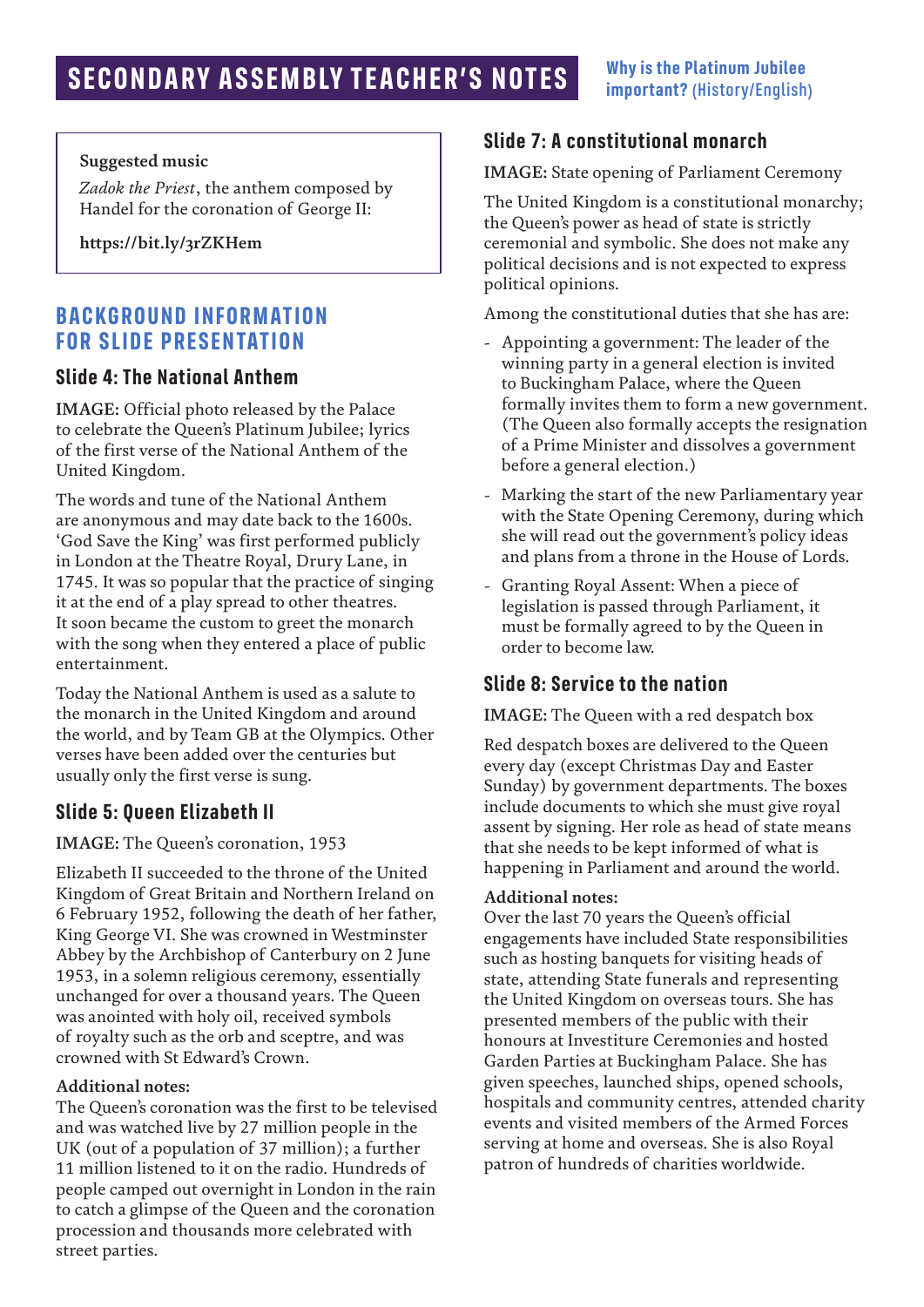# **Slide 10: The Commonwealth of Nations**

**IMAGES:** Commonwealth Day 2019; The Queen signing the Commonwealth Charter, 2020

The Commonwealth is a political association of 54 independent states, most of which are former territories of the British Empire. Following the gradual dismantling of the Empire after the Second World War, most chose to become republics but still wanted to remain within the Commonwealth of Nations. The most recent country to join the Commonwealth was Rwanda in 2009.

Today the Commonwealth is home to 2.5 billion people and includes both advanced and developing economies.

#### **Additional notes:**

The Commonwealth Secretariat (an intergovernmental organisation) works all over the Commonwealth to boost trade and the economy, protect the environment, support democracy, develop society and young people through education, gender equality, health and sport.

## **Slide 11: Commonwealth Realms**

**IMAGES:** The Queen's coronation dress; detail of embroidery on coronation dress

Commonwealth realms are countries that have Elizabeth II as their monarch and head of state.

Each realm is an independent state, equal with the others. In 1952, Elizabeth II was the monarch and head of state of seven independent states: the United Kingdom, Canada, Australia, New Zealand, South Africa, Pakistan and Sri Lanka (then known as Ceylon).

The Queen's coronation dress was designed by Sir Norman Hartnell. It was Elizabeth's suggestion to include the emblems of the Commonwealth realms in the design, as well as the four national emblems of the United Kingdom.

#### **Additional notes:**

Since 1952, new realms have been created following the independence of former colonies of the British Empire, and some realms have become republics. The most recent realm to become a republic was Barbados in November 2021. Today there are 15 Commonwealth Realms, including the United Kingdom.

# **Slide 13: A changing society**

**IMAGES:** Family around kitchen table, 1950s; Southam Street, West London, 1956; A mothercraft lesson, 1964.

In 1952, Britain was still recovering from the Second World War. Large areas of many towns and cities were still bombsites and rationing didn't officially end until 1954. Although average wages were rising, most people's living standards were lower than today. Few homes had central heating, fridges, washing machines, telephones or televisions.

#### **Additional notes:**

Gender roles were rigidly divided. Domestic chores and occupations such as nursing and typing were seen as women's work, whilst most jobs in engineering, manufacturing, finance and transport were the preserve of men. Even in occupations such as teaching, where men and women did identical jobs, women were paid less. Girls were taught needlework, cookery and 'mothercraft' in school while boys learned metalwork and woodwork.

Government recruitment programmes encouraged people from the Caribbean to migrate to Britain and many were employed in areas that were vital to rebuilding the British economy after the Second World War. They were often victims of racism and discrimination. In the 1960s and '70s Britain became increasingly multicultural with migrants arriving from all over the Commonwealth, particularly India, Pakistan and Uganda.

# **Slide 15: Celebrations past**

**IMAGE:** Queen Victoria; Queen Victoria's Golden Jubilee procession, 1887

Celebrating Royal Jubilees really started in the UK with the Golden Jubilee of George III in 1810, celebrated with feasts and firework displays in London, Windsor and around the United Kingdom. Queen Victoria celebrated her Golden and her Diamond Jubilees but not her Silver as Prince Albert had recently died.

#### **Additional notes:**

On the anniversary of her accession, Queen Victoria celebrated her Golden Jubilee by holding a banquet at Buckingham Palace attended by members of various European royal families and dignitaries from around the Empire. The following day she travelled in a procession to Westminster Abbey in an open-top carriage, flanked by British and European princes, and close to a troop of Indian Cavalry. People celebrated in their local communities with fetes and fireworks, and beacons were lit across the UK that evening. Her Diamond Jubilee was marked by similar celebrations.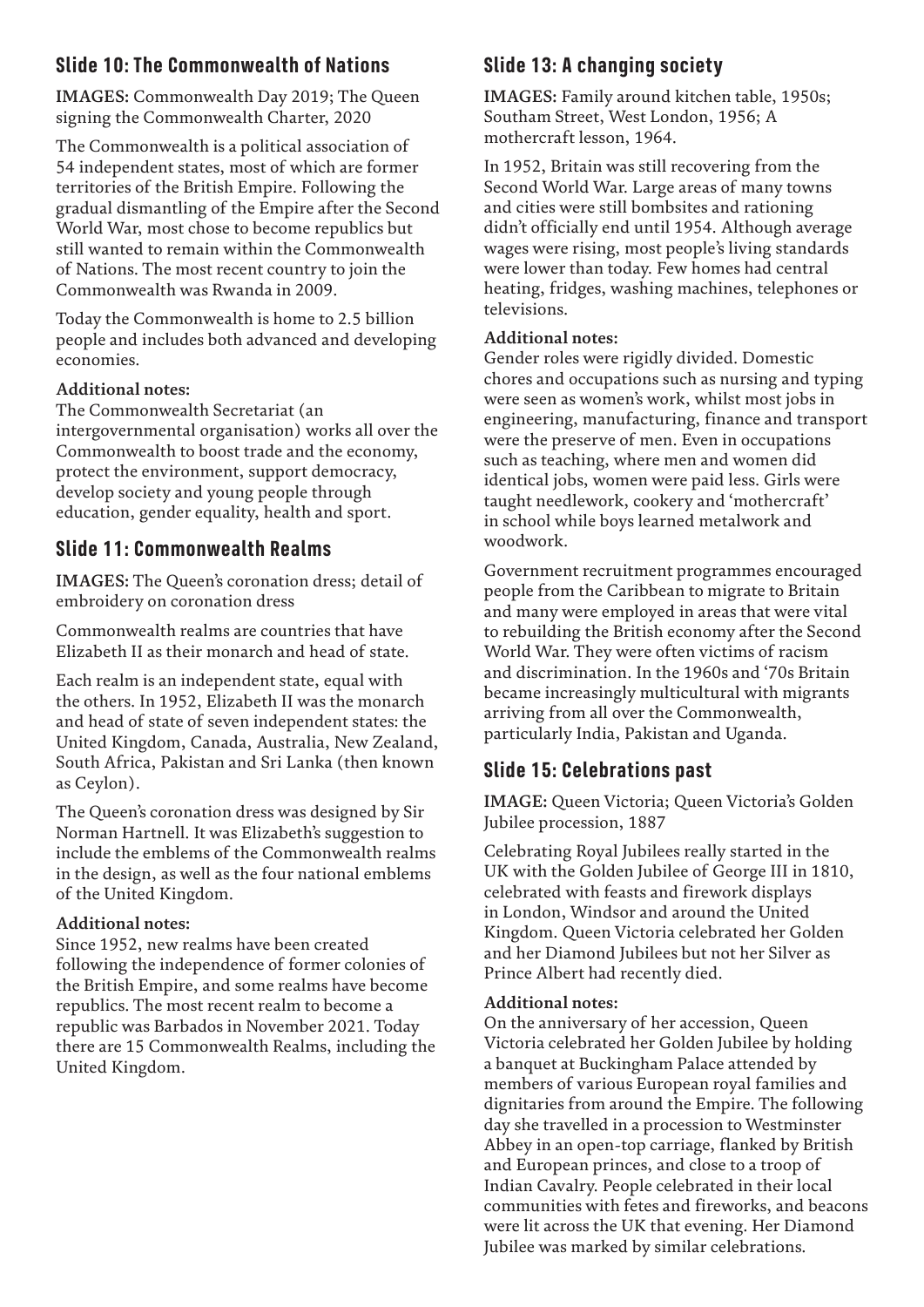# **Slide 16: A Moment in History**

**IMAGES:** The Queen celebrating her Golden Jubilee on tour and in the Golden State Coach; the Trooping of the Colour; a street party

To celebrate her Silver and Golden Jubilees, the Queen embarked on extensive tours of the United Kingdom and visited several Commonwealth countries.

She also travelled widely in the United Kingdom for the Diamond Jubilee in 2012.

Celebrations for each culminated in Jubilee weekends in June. In London these included processions, firework displays, concerts and dinners. Throughout the United Kingdom and overseas, people celebrated with fancy dress parades, carnivals, sports competitions, street parties and community picnics.

The Queen's Platinum Jubilee celebrations in 2022 will culminate in events taking place over an extended four-day Bank Holiday weekend in the UK, from Thursday 2nd to Sunday 5th June. In London. celebrations will include The Queen's Birthday Parade (known as Trooping the Colour) and a Platinum Jubilee Pageant featuring over 5,000 people from across the United Kingdom and the Commonwealth. Finally, a chain of Platinum Beacons will be lit across the United Kingdom and the Commonwealth.

# **Slide 17: Celebrations at the Tower**

**IMAGES:** The Imperial State Crown; The Tower of London; The Silver Jubilee Pageant, 1935

The Tower of London is one of Britain's most iconic sites and home to the Crown Jewels, including the orb, sceptre, sword and crown used in the coronation ceremony, and the Imperial State Crown used on formal occasions such as the State Opening of Parliament. Ever since William the Conqueror began work on the site in the 1070s, it has had close links to the history of the monarchy.

In May 1935, George V's Silver Jubilee was celebrated at the Tower with a spectacular pageant, performed partly in the moat by a cast of two thousand amateur performers, and watched by thousands more.

In 1977, a display of flowers (begonias sent as a gift by the King of Belgium) was planted in the moat in the shape of the Royal coat of arms to celebrate Queen Elizabeth II's Silver Jubilee.

In 2002, Queen Elizabeth's Golden Jubilee was celebrated with a brand new display gallery for the Crown Jewels at the Tower of London.

Crowds gathered at the Tower in 2012 to watch the Thames River Pageant, celebrating the Queen's Platinum Jubilee.

# **Slide 19: Superbloom at the Tower 2022**

**IMAGES:** Beefeater in the Moat; cornflower with bumble bee; preparing the Moat for Superbloom

To celebrate the Queen's historic Platinum Jubilee in 2022, the Tower's Moat has been transformed into a gigantic flower meadow known as Superbloom. Over 20 million seeds have been planted - flower varieties that support pollinators. The focus of the Superbloom is the relationship between nature and wellbeing. Visitors will be able to walk through the Superbloom and experience a positive green space in the heart of London. Between May and September 2022, it will attract visitors to the UK from all over the world.

# **SUGGESTED KEY POINTS AND QUESTIONS**

# PART ONE: GOD SAVE THE QUEEN

## **Slide 4: The National Anthem**

Suggested key points

- Raise your hands if you have ever sung the National Anthem or heard it played live.
- Today we might associate it with sporting events, and winning gold medals, rather than being victorious in battle.
- None of you, or your parents, and probably very few of your grandparents, have ever sung 'God Save the King'.
- The reign of our present Queen is the longest in the thousand-year history of monarchs who can trace their ancestry back to William the Conqueror.
- In 2022 she has become the first monarch to celebrate 70 years on the throne – a Platinum Jubilee – a significant historical event that we are all part of.

# **Slide 5: Queen Elizabeth II**

- Elizabeth II became Queen in 1952, a few months before her 26th birthday and less than 7 years after the end of the Second World War.
- Her coronation took place a year later in a solemn symbolic, religious ceremony.
- The coronation was also an opportunity for the whole country to celebrate in their local communities.
- It is often said that the Queen has 'spent her life in service to her country'. But what is the Queen's role, what powers does she have and what are her duties as monarch?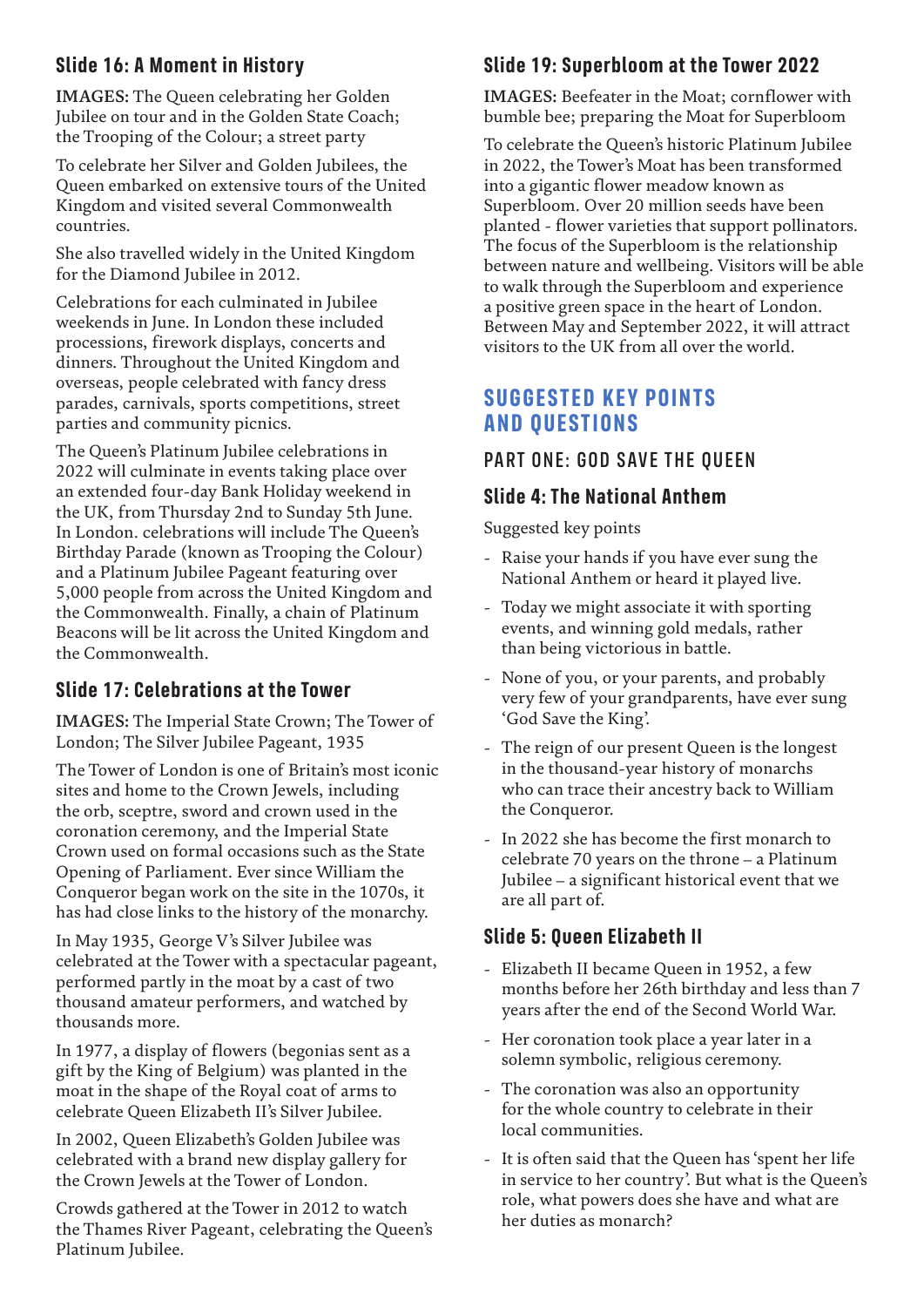### PART TWO: THE ROLE OF THE QUEEN

# **Slide 7: A constitutional monarch**

- The Queen's role as head of state is primarily symbolic.
- Britain is a constitutional monarchy; while the monarch is head of state, the power to make and pass laws rests with an elected parliament.
- The Queen has a weekly private meeting with the Prime Minister, but the PM doesn't seek her approval for policies.
- As head of state, the Queen undertakes various symbolic duties that have developed over the last one thousand years, including the State Opening of Parliament Ceremony.

## **Slide 8: Service to the nation**

- If the Queen has limited powers, does that mean that she doesn't have very much to do?
- Red despatch boxes containing important documents are delivered to the Queen every day except on Christmas Day and Easter Sunday.
- The majority of the Queen's work for the past 70 years has been made up of official engagements, which can be anything from an important state occasion to a visit to a youth group.
- Although the Queen has cut back on her official engagements in recent years due to her age, she still carried out almost 300 in 2019 at the age of 93.

## PART THREE: THE COMMONWEALTH

## **Slide 10: Commonwealth Realms**

- So, Elizabeth II is Queen of England, Scotland, Wales and Northern Ireland? Yes, but she's not just Queen of the United Kingdom.
- In 1952 she also became monarch and head of state of six other independent countries.
- She asked for the emblems of these countries to be included in the design of her coronation dress.
- Today Elizabeth II is Queen of 14 countries in addition to the UK and over 150 million people.
- These countries are known as Commonwealth realms.

# **Slide 11: The Commonwealth of Nations**

- The Queen is also Head of the Commonwealth of Nations, usually just called the Commonwealth.
- The Commonwealth is a voluntary association of 54 independent and equal countries, including the Commonwealth Realms.
- The member governments have agreed to working towards shared goals of prosperity, democracy and peace.
- As Head of the Commonwealth, the Queen is a figurehead and symbol of unity.
- Today the Commonwealth is home to one third of the world's population. It is made up of people of many different faiths, cultures and traditions.

# PART FOUR: 70 YEARS OF CHANGE

# **Slide 13: A changing society**

- The 70 years of the Queen's reign have been a time of enormous social, cultural and economic change in the United Kingdom.
- Most people's standard of living is higher today than in 1952.
- Modern homes are equipped with modern appliances that were considered luxury items or hadn't been invented 70 years ago.
- There is much greater gender equality in homes, workplaces and public life.
- The United Kingdom has become a more racially and culturally diverse society.

# PART FIVE: ROYAL JUBILEES

## **Slide 15: Celebrations past**

- Royal Jubilees have been celebrated in the United Kingdom for over 200 years.
- King George III celebrated his Golden Jubilee in 1810.
- Queen Victoria celebrated her Golden Jubilee in 1887 and her Diamond Jubilee in 1897.
- Lavish celebrations for these Jubilees centred on London, as the capital, but people also celebrated around the United Kingdom and what is now the Commonwealth.